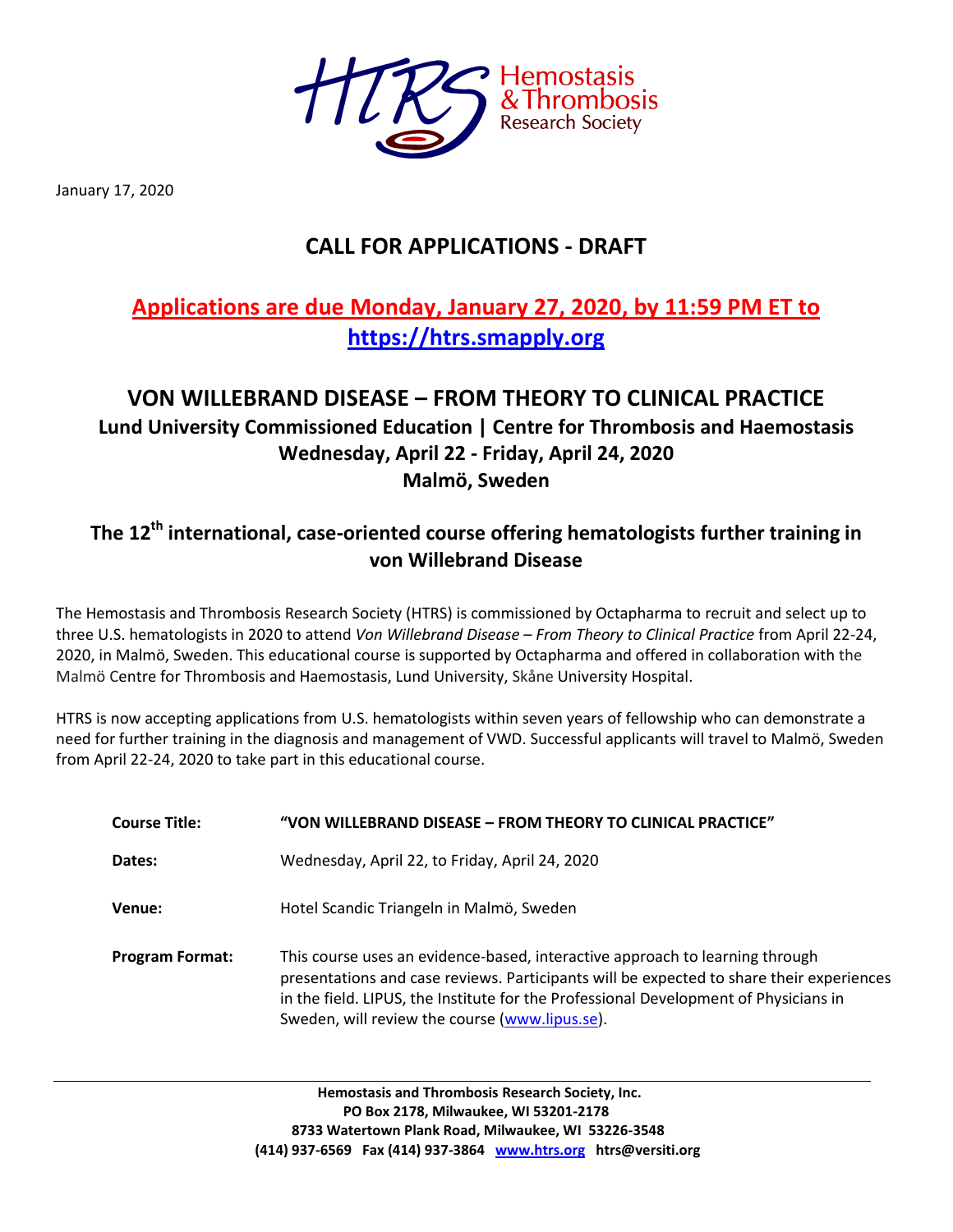#### **Program Description:** The 3-day course begins Wednesday morning, April 22 at 9:30 a.m. with an introduction to VWD through a series of overview lectures. Afterward, faculty will present clinical cases and discuss the management, prognosis, treatment, and diagnosis of the disease throughout the day, concluding with a dinner at 7:30 p.m.

On Thursday, April 23, case study reviews will begin at 8:30 a.m. with individual study groups to support a team-based learning approach, followed by additional lectures and the presentations of submitted abstracts until 4:30 p.m.

Friday's agenda begins with further presentations of submitted abstracts at 8:30 a.m. and continues with the course exam and awards, concluding with an optional lab visit at 1:00 p.m.

#### **Applicant Eligibility Requirements**

This course is open to U.S. hematologists working in non-commercial institutions within seven years of fellowship whose careers demonstrate a commitment to hemostasis. Successful applicants will be able to demonstrate some previous clinical experience with VWD and explain why additional training will benefit their careers. Good English-speaking skills are required.

**Priority will be given to applicants who are current HTRS Core members. To become an HTRS Core member, visit [www.HTRS.org.](www.HTRS.org)** 

#### **Expected Outcomes for Course Participants**

The scientific content and educational delivery methods for this course are designed by international experts in VWD, including members of the Malmö VWD faculty such as Erik Berntorp (Malmö, Sweden), Augusto Federici (Milan, Italy), Anne Goodeve (Sheffield, UK), Nadine Gretenkort Andersson (Sweden), Pål André Holme (Norway), Carolyn Millar (London, UK), Reinhard Schneppenheim (Hamburg, Germany), Karin Strandberg (Malmö, Sweden), and Eva Zetterberg (Malmö, Sweden).

Course participants should expect to acquire new knowledge in the pathophysiology and diagnoses of von Willebrand Disease. They will learn optimal ways to apply this knowledge to diagnose and treat patients at an early stage, including how to approach complications, enhance patients' quality of life, and improve their ability to take part in social activities. Ethical and socio-economic aspects of treating patients with VWD will also be discussed.

Specifically, attendees will gain new knowledge in these areas:

- Molecular genetic background
- Blood coagulation and methods of measurement
- **•** Diagnosis
- On-demand treatment and prophylaxis
- Treatment during surgical operation
- Children with VWD and aspects of VWD in the area of gynecology and obstetrics
- Inhibitor development to VWF
- Monitoring of VWD patients
- International knowledge about organizations focused on von Willebrand Disease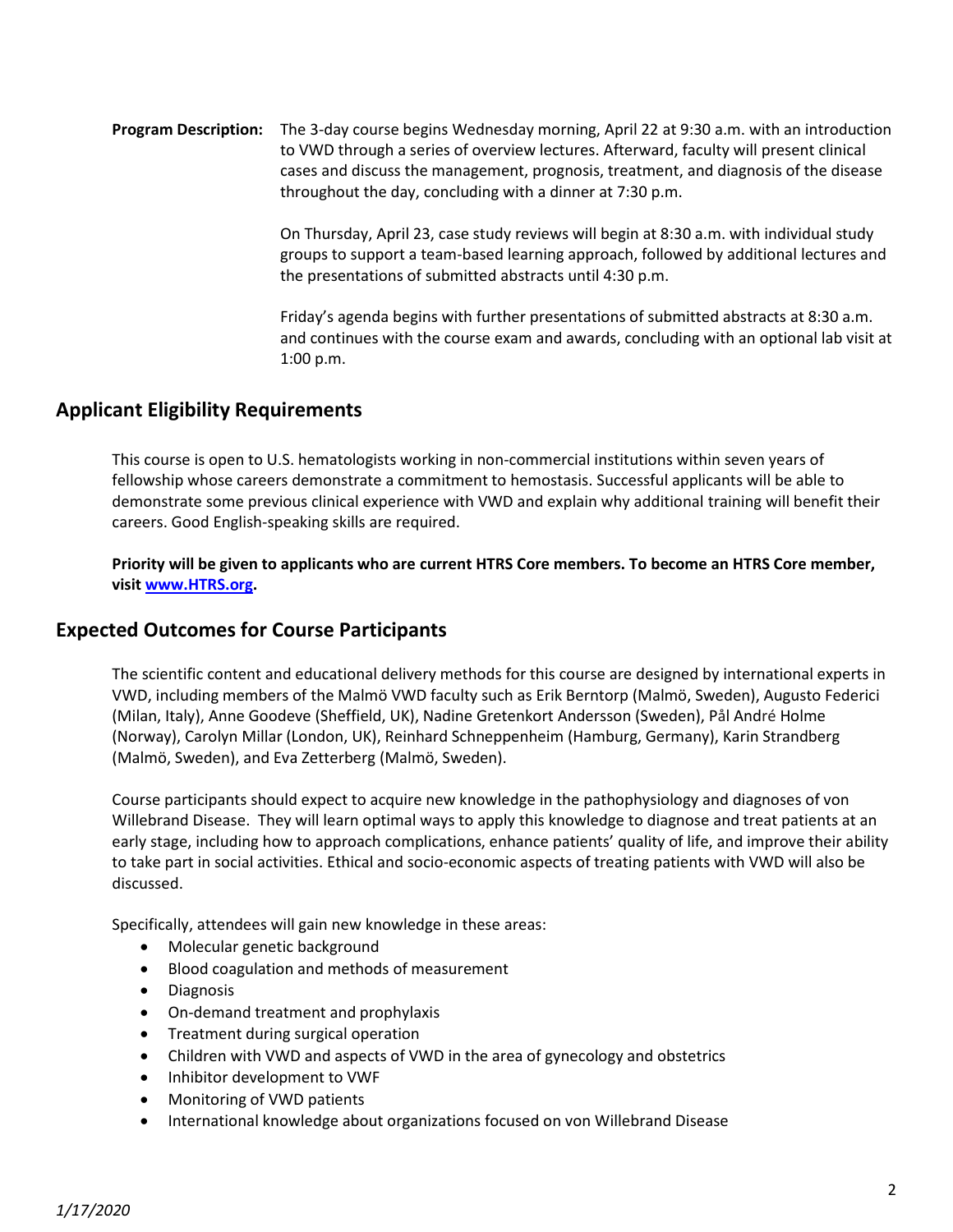Further, international guidelines for the management of VWD will be distributed. Participants will receive a course binder including guidelines, articles and lectures, and critical take-home messages.

## **Application Deadline and Submission Instructions**

Interested hematologists within seven years of fellowship who can demonstrate previous clinical experience with VWD must apply **on or before Monday, January 27, 2020 by 11:59 p.m. ET. Applications should be submitted via our online grant submission site: [https://htrs.smapply.org.](https://htrs.smapply.org/)** Applicants should click on "Register" in the upper right corner of the home page and create an account with a username/email and password. (The site allows you to save your work and return to it later.) Then, find the von Willebrand Disease Program 2020 and begin the process.

### **Application Components**

- 1. **Application Form**. For the official required form, please email htrs@bcw.edu.
- 2. **Biographical Statement – 500 words or less.** The applicant should provide a biographical statement explaining his or her professional background, education, and career path in hemostasis, including previous clinical experience with VWD.
- 3. **Rationale for Attending – 500 words or less.** The applicant should explain why attending the course is important to his or her clinical practice and career development in hemostasis.
- 4. **Mentor Recommendation – 100 words or less.** The applicant's mentor should support the applicant's stated career path and explain why the applicant is a good candidate to participate in the course.
- 5. **Applicant's NIH Biosketch or Curriculum Vitae**

### **Notification of Acceptance**

All applications will be reviewed by the HTRS Malmö VWD Course Selection Committee immediately following the January 27, 2020 deadline. Applicants will be notified of acceptance via email on or before Tuesday, February 5, 2020. **Registration for the conference is due Friday, February 14, 2020.**

### **Covered Expenses**

The following expenses will be covered by Octapharma for confirmed course attendees:

- 1. **Course Registration Fee**
- 2. **Travel.** Reimbursement will be provided with original receipts for the cost of:
	- Round-trip, business class airline ticket booked by the attendee through the Octapharma travel agent (includes fare and change fee, if incurred). The cost of the ticket should not exceed \$8,000.00.
	- Ground transportation from the airport to the hotel and back
	- Meals on travel days
- 3. **Lodging.** Reimbursement will be provided for a sleeping room booked by the attendee at the course hotel indicated during registration for the nights of Tuesday, April 21, Wednesday, April 22, Thursday, April 23, and Friday, April 24. Additional nights are at the attendee's own expense.
- 4. **Meals.** The following meals will be provided during the course: lunch and dinner on Wednesday, April 22, lunch on Thursday, April 23, and lunch on Friday, April 24, 2020. Octapharma will reimburse for meals not included in the course and on travel days.